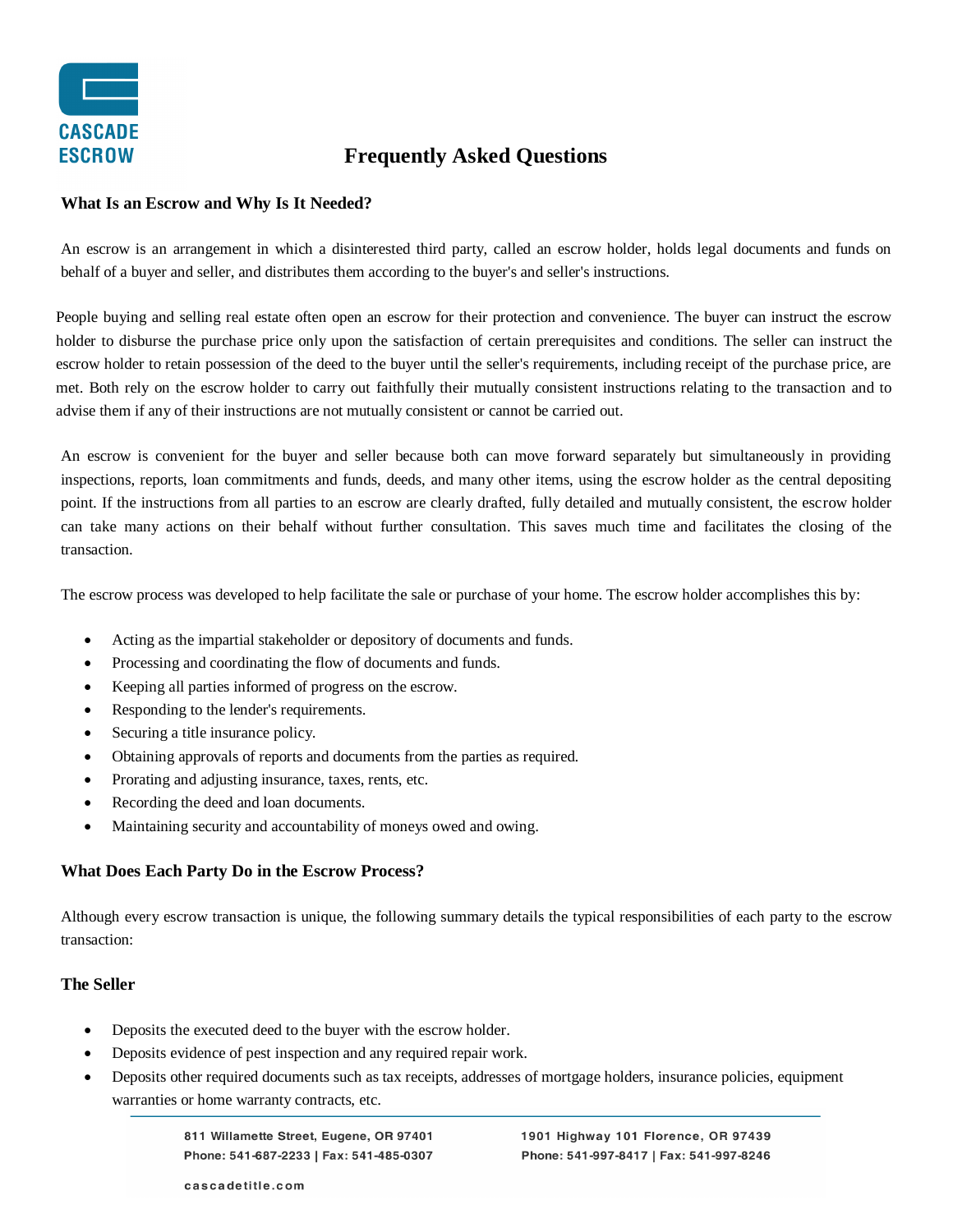

#### **The Buyer**

- Deposits the funds required, in addition to any borrowed funds, to pay the purchase price with the escrow holder.
- Deposits funds sufficient for home and title insurance.
- Arranges for any borrowed funds to be delivered to the escrow holder.
- Deposits any deed of trust or mortgages necessary to secure loans.
- Approves any inspection reports, title insurance commitments, etc. called for by the purchase and sale agreements.
- Fulfills any other conditions specified in the escrow instructions.

#### **The Lender (If Applicable)**

- Deposits proceed of the loan to the purchaser.
- Directs the escrow holder on the conditions under which the loan funds may be used.

## **The Escrow Holder**

- Opens the order for title insurance.
- Obtains approvals from the buyer on title insurance report, pest and other inspections.
- Receives funds from the buyer and/or any lender.
- Prorates insurance, taxes, rents, etc.
- Disburses funds for title insurance, recordation fees, real estate commissions, lien clearance, etc.
- Prepares a final statement for each party, indicating amounts to be disbursed for services and any further amounts necessary to close escrow.
- Records deed and loan documents, delivers the deed to the buyer, loan documents to the lender and funds to the seller, closing the escrow.

## **What Are Escrow Instructions and why do I need to sign them?**

Escrow instructions are written documents, signed by the parties giving them, which direct the escrow officer in the specific steps to be completed so the escrow can be closed.

## **Typical instructions would include the following:**

- The method by which the escrow holder is to receive and hold the purchase price to be paid by the buyer.
- The conditions under which a lapse of time or breach of purchase contract provision will terminate the escrow without a closing.
- The instruction and authorization to the escrow holder to disburse funds for recording fees, title insurance policy, real estate commissions, and any other closing costs incurred through escrow.
- Instructions as to the proration of insurance and taxes.
- Instruction to the escrow holder on the payment of prior liens and charges against the property and distribution of the net sale proceeds.